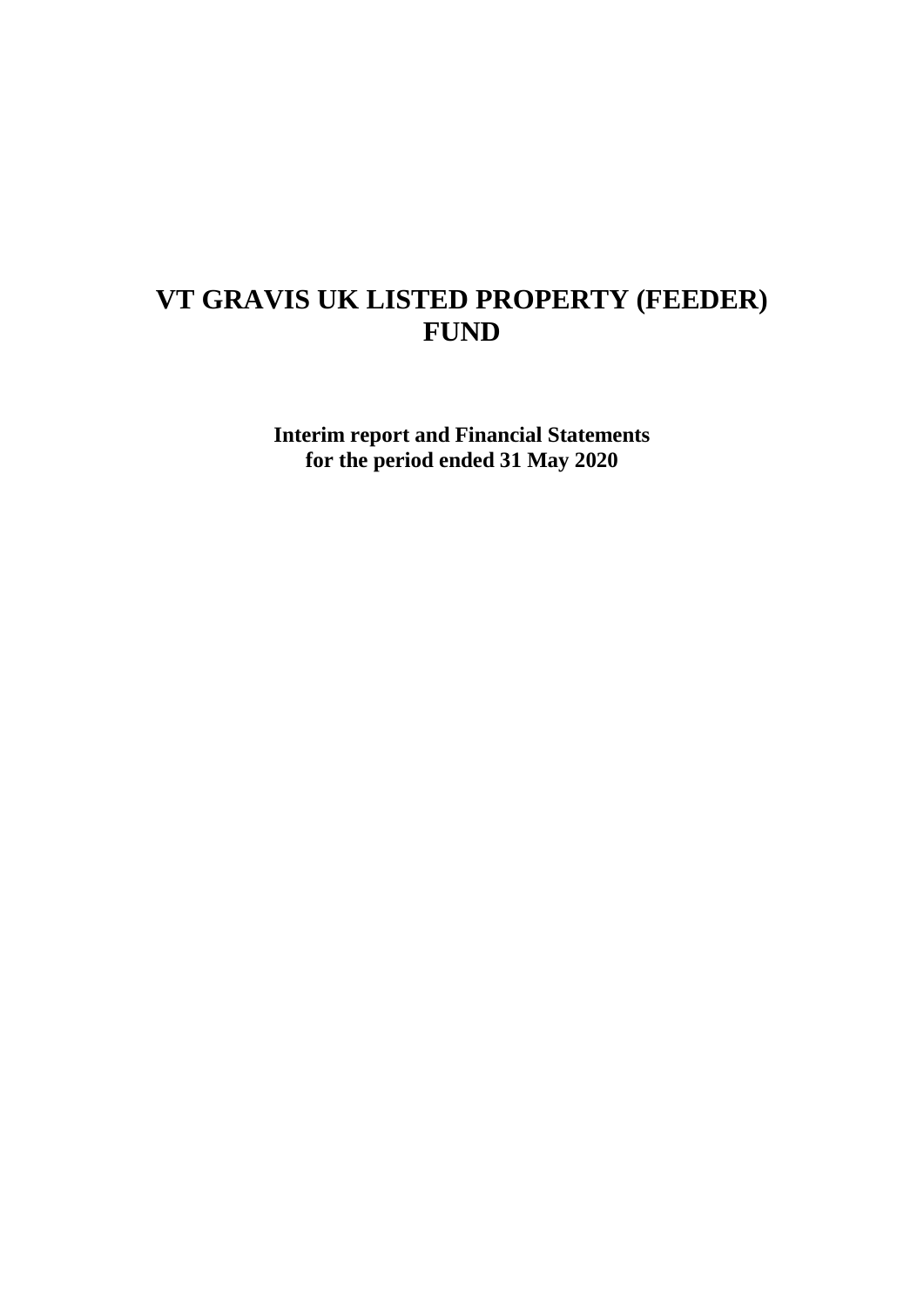# **Contents Page**

| Company Overview                                                          |    |
|---------------------------------------------------------------------------|----|
| Statement of the Authorised Corporate Director's (ACD's) Responsibilities |    |
| VT Gravis UK Listed Property (Feeder) Fund                                |    |
| Sub-Fund Overview                                                         | 3  |
| Investment Adviser's Review                                               | 4  |
| Performance Record                                                        | 5  |
| Portfolio Statement                                                       | 8  |
| Summary of Material Portfolio Changes                                     | 9  |
| <b>Statement of Total Return</b>                                          | 10 |
| Statement of Changes in Net Assets Attributable to Shareholders           | 10 |
| <b>Balance Sheet</b>                                                      | 11 |
| <b>Accounting Policies</b>                                                | 12 |
| <b>Distribution Tables</b>                                                | 13 |
| Information for Investors                                                 | 15 |
| Corporate Directory                                                       | 16 |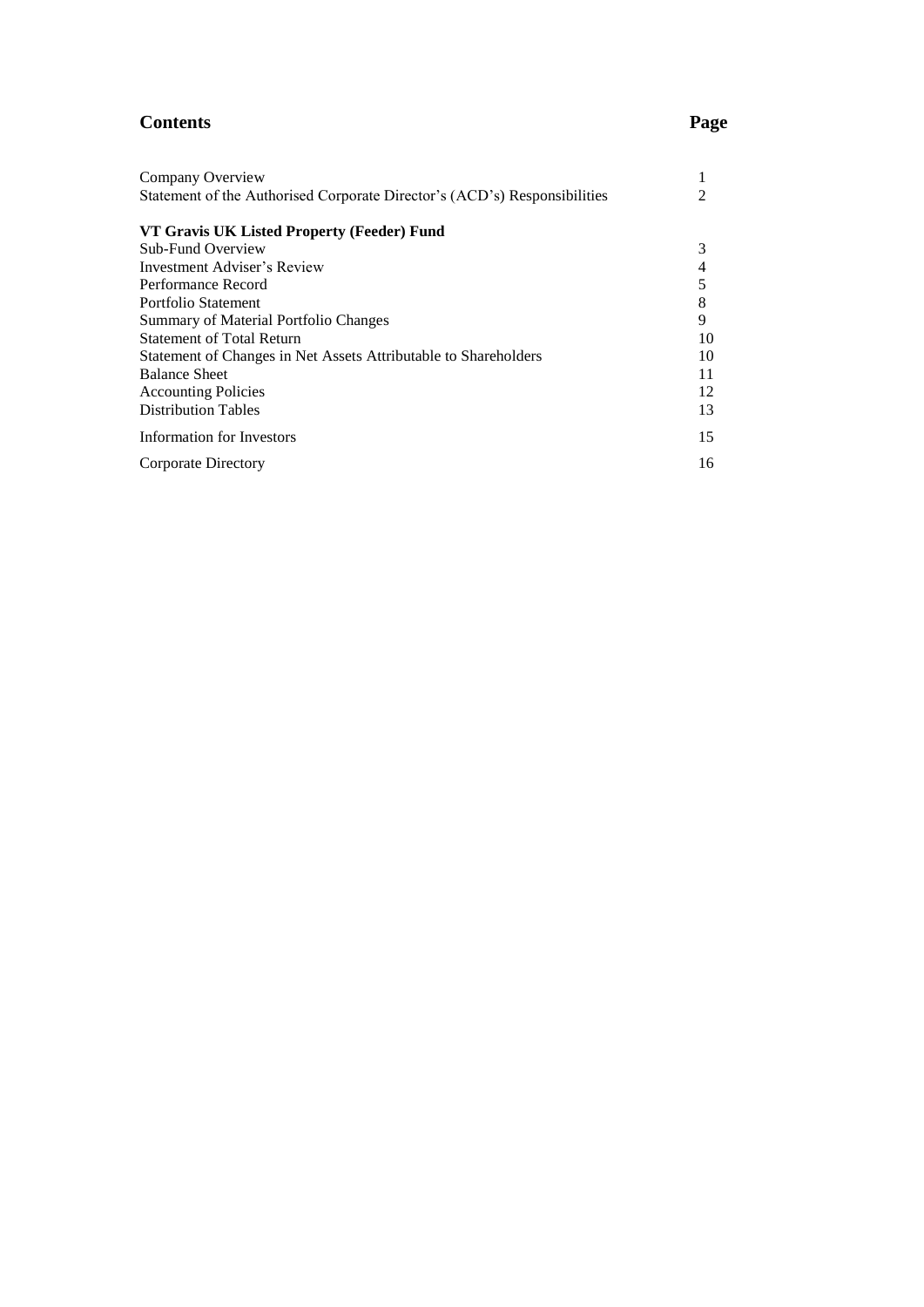**Type of Company** VT Gravis UK Listed Property (Feeder) Fund (the "Trust") is a standalone authorised unit trust authorised by the Financial Conduct Authority (PRN:913629) pursuant to an authorisation order dated 17 September 2019 and established by a trust deed dated 24 September 2019. The Trust has an unlimited duration.

> The Trust is a non-UCITS retail scheme and is a standalone fund. The Fund will be managed so that it is a feeder fund for the PAIF Fund. The PAIF Fund is an openended investment company constituted as a non-UCITS retail scheme and, as at the date of this Prospectus, qualifying as a PAIF.

> The Trust is intended to enable companies and other investors who are not eligible or able to invest directly into the PAIF Fund to do so indirectly.

Unitholders are not liable for the debts of the Trust.

A Unitholder is not liable to make any further payment to the Trust after he has paid the price on purchase of the Units.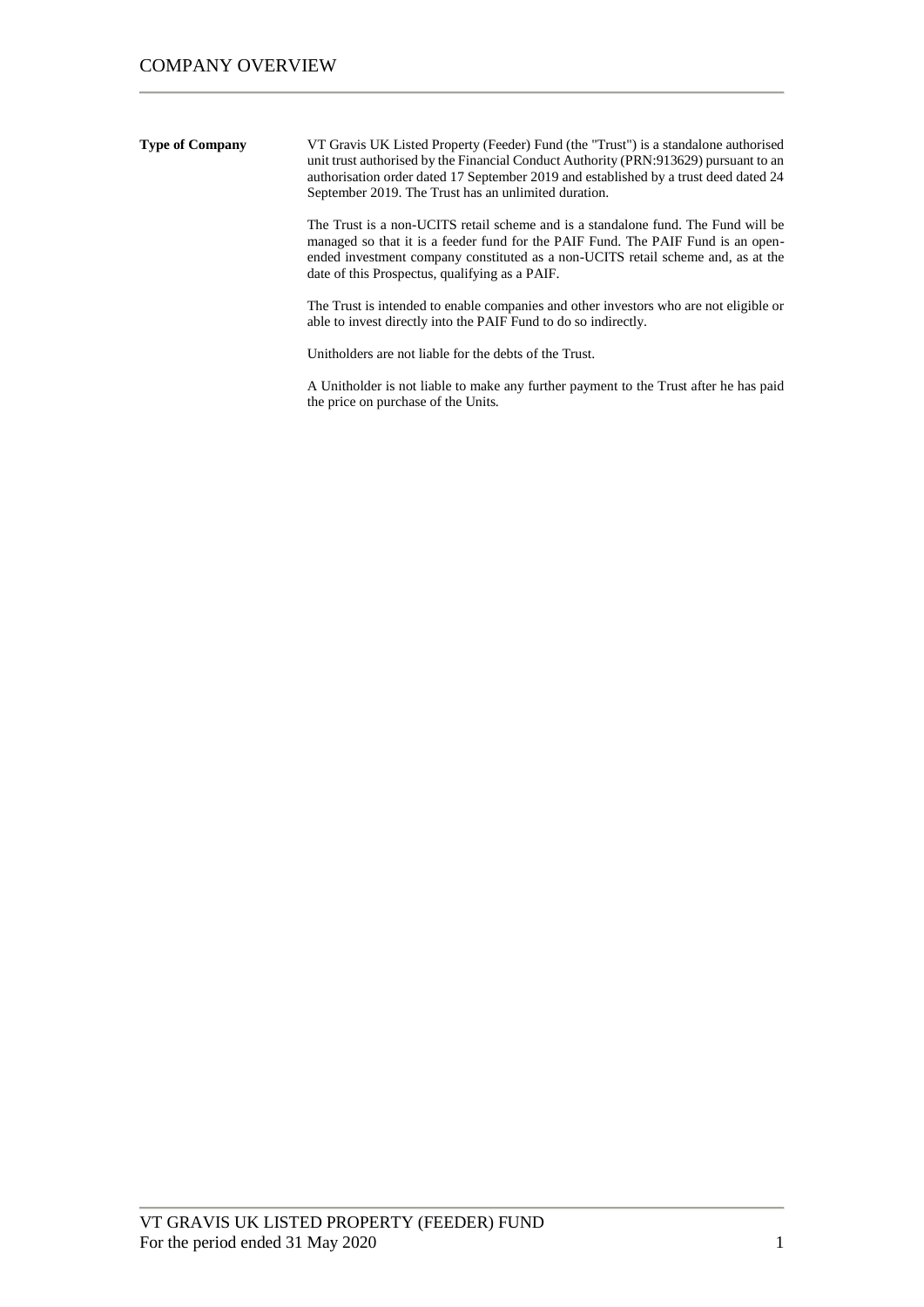The rules of the Financial Conduct Authority's Collective Investment Schemes Sourcebook require the Authorised Corporate Director to prepare financial statements for each accounting period which give a true and fair view of the financial position of the Company at the end of the financial period and its net revenues and net capital gains for the period. In preparing these financial statements the Authorised Corporate Director is required to:

- comply with the Prospectus, the Statement of Recommended Practice for Authorised Funds issued by the Investment Association in May 2014, the Instrument of Incorporation, generally accepted accounting principles and applicable accounting standards, subject to any material departures which are required to be disclosed and explained in the financial statements.
- select suitable accounting policies and then apply them consistently.
- make judgements and estimates that are reasonable and prudent.
- prepare the financial statements on a going concern basis unless it is inappropriate to presume that the Company will continue in operation for the foreseeable future.

The Authorised Corporate Director is required to keep proper accounting records and to manage the Company in accordance with the COLL regulations, the Instrument of Incorporation, and the Prospectus. The Authorised Corporate Director is responsible for taking reasonable steps for the prevention and detection of fraud and other irregularities.

## DIRECTOR'S STATEMENT

In accordance with the requirements of the Financial Conduct Authority's Collective Investment Scheme's Sourcebook, we hereby certify the interim report.

Neil Janes Sull

Neil J. Smith MA BA CA

Valu-Trac Investment Management Limited Authorised Corporate Director

Date 27th July 2020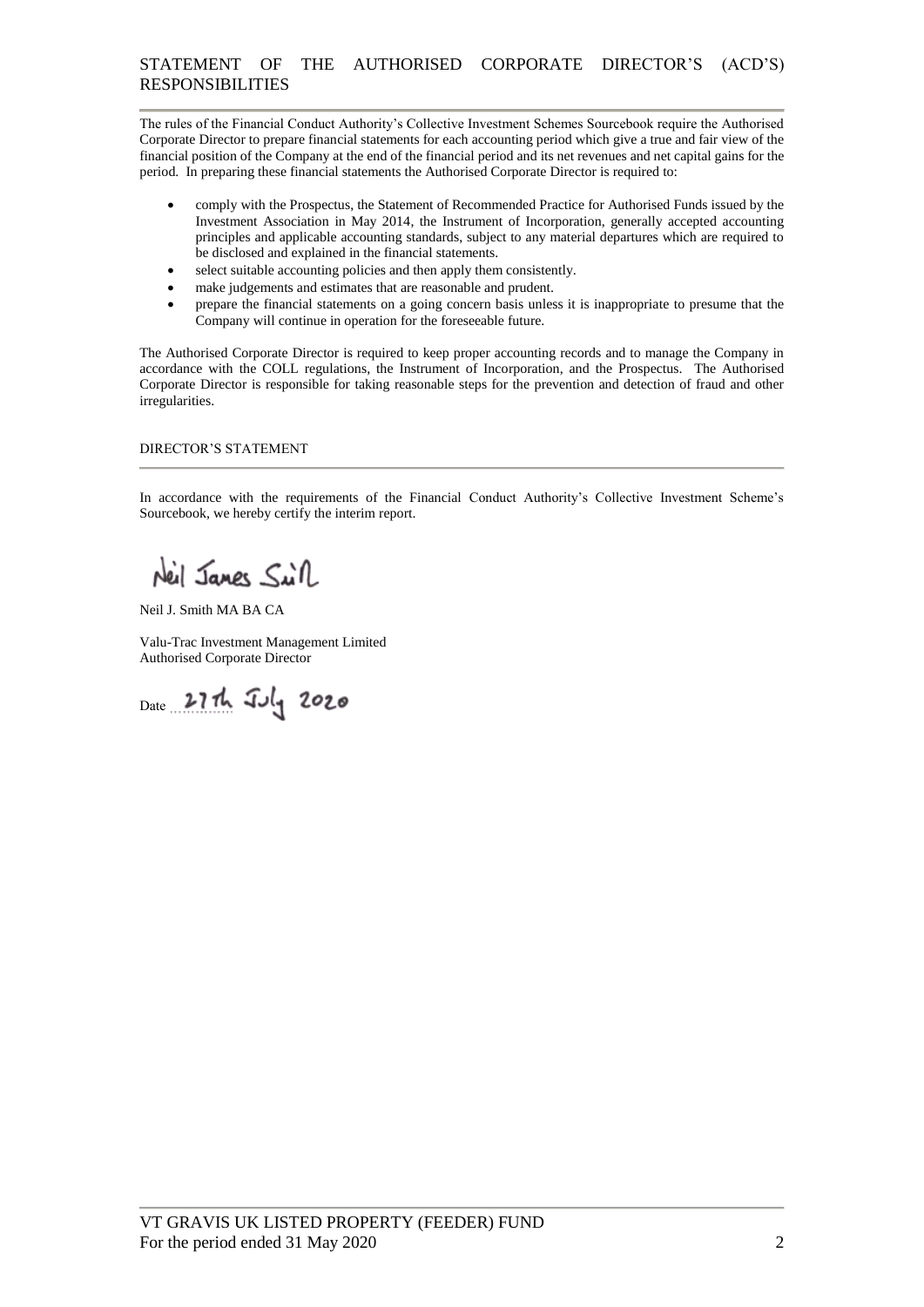| <b>Size of Sub-Fund</b>                    | £21,708,397                                                                                                                                                                                                                                                                                           |
|--------------------------------------------|-------------------------------------------------------------------------------------------------------------------------------------------------------------------------------------------------------------------------------------------------------------------------------------------------------|
| <b>Launch</b> date                         | 1 November 2019                                                                                                                                                                                                                                                                                       |
| Company objective and policy               | The investment objective is to achieve income and capital growth<br>through investment in the VT Gravis UK Listed Property (PAIF)<br>Fund.                                                                                                                                                            |
|                                            | The Trust will invest all or substantially all of its assets in the<br>Class F shares of the VT Gravis UK Listed Property (PAIF) Fund.<br>To the extent that the Trust is not fully invested in the VT Gravis<br>UK Listed Property (PAIF) Fund, the Trust will hold its remaining<br>assets in cash. |
| <b>Authorised Corporate Director (ACD)</b> | Valu-Trac Investment Management Limited                                                                                                                                                                                                                                                               |
| <b>Ex-distribution dates</b>               | Last day of February, 31 May, 31 August, 30 November                                                                                                                                                                                                                                                  |
| <b>Distribution dates</b>                  | 31 March, 30 June, 30 September, 31 December                                                                                                                                                                                                                                                          |
| <b>Individual Savings Account (ISA)</b>    | The Company is a qualifying investment for inclusion in an ISA.                                                                                                                                                                                                                                       |
| <b>Share classes:</b>                      | $F(f, F)$ (F) (Hedged), F (\$)(Hedged) – Net Income<br>$F(f)$ , $F(f)$ (Hedged), $F(f)$ (Hedged) – Net Accumulation                                                                                                                                                                                   |
| <b>Minimum investment</b>                  |                                                                                                                                                                                                                                                                                                       |
| Lump sum subscription:                     | Class $F = £100$                                                                                                                                                                                                                                                                                      |
| Top-up:                                    | Class $F = £100$                                                                                                                                                                                                                                                                                      |
| Holding:                                   | Class $F = £100$                                                                                                                                                                                                                                                                                      |
| Redemption and Switching                   | N/A (provided minimum holding is maintained)                                                                                                                                                                                                                                                          |
| <b>Initial charges</b>                     | Class $F: 4%$                                                                                                                                                                                                                                                                                         |
| <b>Redemption and switching charges</b>    | <b>Nil</b>                                                                                                                                                                                                                                                                                            |
|                                            | The initial charge may be waived at the discretion of the ACD.                                                                                                                                                                                                                                        |

#### **ACD charges**

The annual management charge is as follows:

In respect of the Class F shares, it is equal to 0.70% per annum of the net asset value of the Class F shares.

The Investment Adviser has, with the agreement of the Manager, undertaken that if the total OCF of the Trust exceeds 0.70%, the Investment Adviser shall reimburse the Trust for an amount which, when deducted from the operating costs incurred by the Trust during the relevant accounting period, would result in the Trust having a total OCF equal to the stated annual management charge for each class in the relevant accounting period.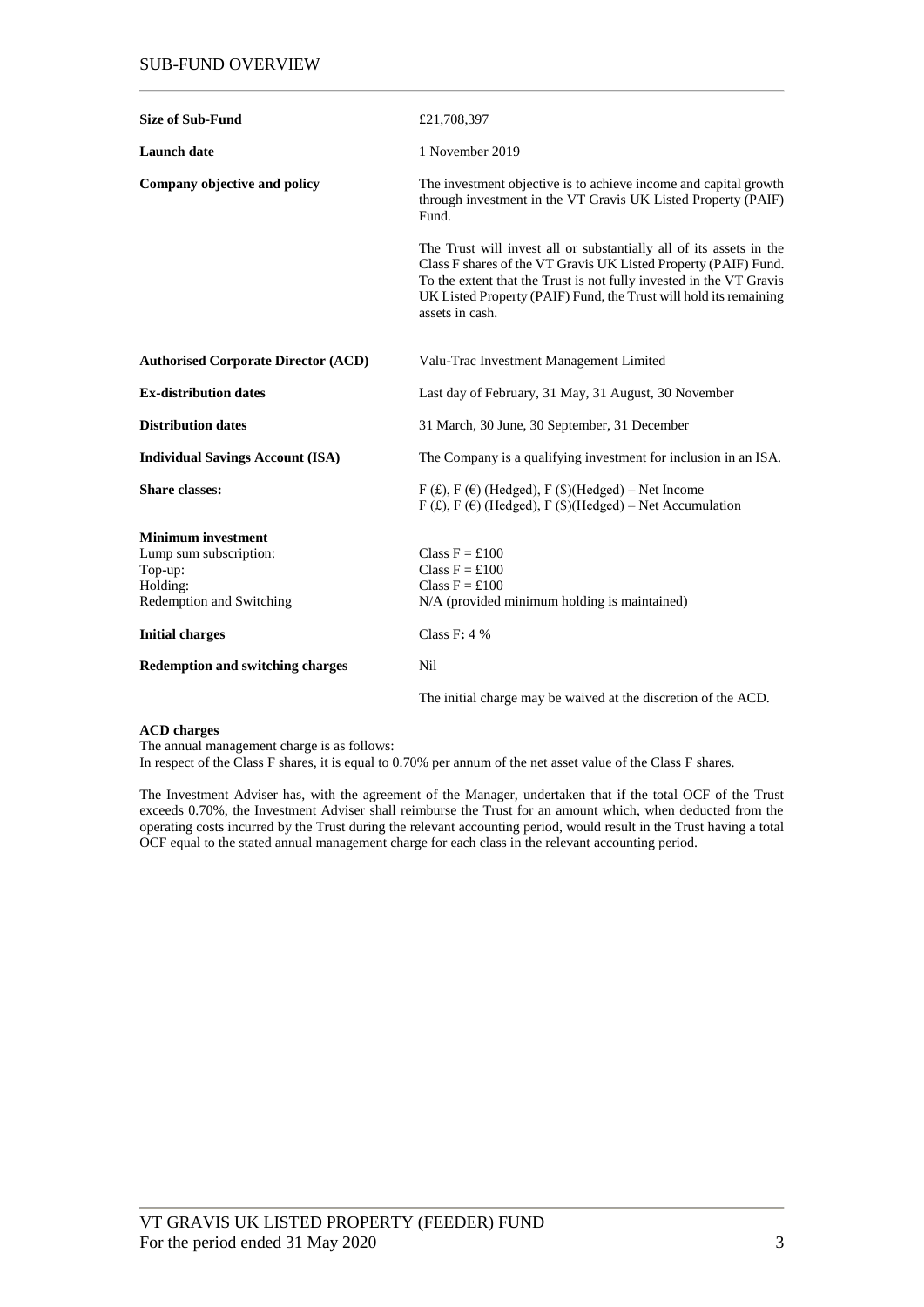## INVESTMENT ADVISER'S REVIEW

The Feeder Fund invests in the VT Gravis UK Listed Property (PAIF) Fund. The investment adviser report from that fund is as follows:

The performance target of the Fund are: to deliver a 4% annual income, via quarterly dividend payments; and to provide some capital growth through market cycles (approximately 7 years) after Fund charges

The Fund seeks to achieve its objective primarily by investing in a portfolio of transferable real estate securities such as real estate investment trusts ("REITs") listed on the London Stock Exchange, real estate operating companies, bonds and other equities. The Fund diversifies its investments across a range of specialist real estate companies that are likely to benefit from four strong socio-economic mega trends: ageing population, digitalisation, generation rent and urbanisation. At the same time the portfolio minimises exposure to the challenging consumer trends continuing to affect retail real estate, especially shopping centres.

The Investment Adviser implements a long-term unconstrained approach to identifying the best REITs within secular mega trends. This focused approach to investing tends to yield the beneficial result of low portfolio turnover even in times of elevated uncertainty. The Adviser believes that a properly constructed portfolio will perform throughout market cycles and that excessive levels of portfolio turnover detract from performance.

During the period under review, portfolio turnover was low at 4.70% and was wholly the result of a management approved takeover bid by Blackstone for Hansteen. Hansteen had been a member of the portfolio since inception and was a top ten position prior to the bid. The company owns industrial and logistics assets and sits firmly within the digitalisation mega trend. The Fund benefitted from Blackstone paying an attractive 11.7% premium to the last reported EPRA NAV, this premium can be viewed as strongly supporting the rationale for the Fund having significant exposure to several high quality companies across the industrials and logistics sub-sectors. The proceeds from the takeover bid were principally redeployed into other logistics REITs, including supporting the attractive equity capital raise of Urban Logistics REIT at a 5% discount to the pre-announcement price and without the Fund having to pay stamp duty or trading commission.

Our internal investment parameters require a minimum of 16 positions, as at the end of May 2020 the Fund comprised of 22 positions and this number has remained constant since launch. These 22 companies provide diversified exposure to the four mega trends, in aggregate they own more than 5,000 individual properties that are leased to more than 100,000 individual tenants. Investment parameters also cap any single position size at 9.5%, as at the end of April the largest position was Tritax Big Box, representing 8.4% of the Fund.

The A Accumulation Class shares were priced at 91.99p on 31st May 2020, which represents a negative total return of 8.0% over the period. The Fund outperformed the MSCI UK IMI Core Real Estate Net Total Return index, which declined by 19.6% over the same period.

Three dividends were declared during the period, the maiden dividend of 0.1556p per share for the GBP A Income Class was announced in November followed by the second dividend of 0.6520p in February and the third of 0.8302p in May. The outlook for dividends for the second half of the financial year will be heavily influenced by the measures taken to contain the COVID-19 pandemic. The ability of REITs to pay dividends is dependent on their ability to collect rents which, in turn, is influenced by a variety of factors including whether or not a property is able to open, its business critical nature and the degree to which it is affected by social distancing measures. Approximately 70% of the Fund is invested in REITs (e.g. GP surgeries and private rental apartments) where the potential impact on future dividends is judged by the Advisor to be low to medium. Importantly, the Fund has no exposure to Retail REITs where the Adviser judges the impact on potential dividends to be highest.

Looking ahead, it is the Adviser's view that while the economic spill-over effects of the coronavirus remain hard to predict, the Fund's diversified portfolio of financially sound, expertly managed, specialist REITs is likely to continue to benefit from the ownership and development of high-quality real estate in growing niches. With many REITs trading at meaningful discounts to their intrinsic values the Fund has continued to invest capital during the COVID-19 related equity market sell-off; selectively buying strong real estate at low prices, REITs that the Adviser believes have been overly punished. As investor sentiment improves the Adviser expects real estate equity prices to rebound and reflect the strong cashflows that underpin these REIT investments.

Gravis Advisory Limited Investment Adviser to the Fund.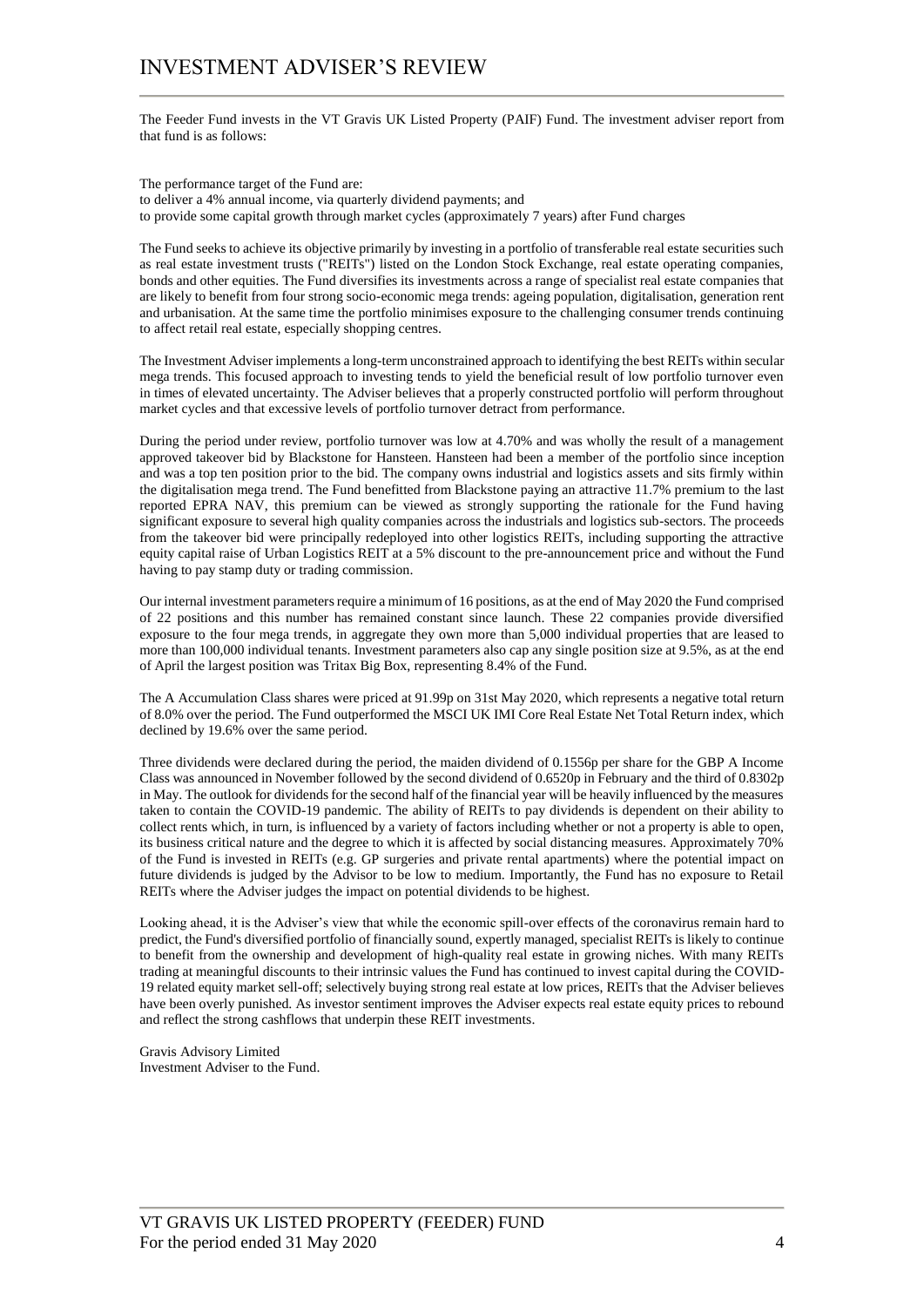## **Financial Highlights**

| <b>Class F Net Income GBP</b>       |                                             | Period to 31<br>May 2020^ |
|-------------------------------------|---------------------------------------------|---------------------------|
| Changes in net assets per unit      | Opening net asset value per unit            | GBp<br>100.0000           |
|                                     | Return before operating charges             | (7.1237)                  |
|                                     | Operating charges (note 1)                  | (0.6670)                  |
|                                     | Return after operating charges*             | (7.7907)                  |
|                                     | Distribution on income units                | (1.6369)                  |
|                                     | Closing net asset value per unit            | 90.5724                   |
|                                     | *after direct transaction costs of:         | 0.0000                    |
| Performance                         |                                             |                           |
|                                     | Return after charges                        | (7.79%)                   |
| Other information                   |                                             |                           |
|                                     | Closing net asset value                     | 2,526,203                 |
|                                     | Closing number of units                     | 2,789,154                 |
|                                     | Operating charges (note 2)                  | 0.70%                     |
|                                     | Direct transaction costs                    | 0.00%                     |
| Prices                              |                                             |                           |
|                                     | Highest unit price                          | 111.91                    |
|                                     | Lowest unit price                           | 66.96                     |
| <b>Class F Net Accumulation GBP</b> |                                             | Period to 31<br>May 2020^ |
|                                     |                                             |                           |
| Changes in net assets per unit      |                                             | GBp                       |
|                                     | Opening net asset value per unit            | 100.0000                  |
|                                     | Return before operating charges             | (7.2016)                  |
|                                     | Operating charges (note 1)                  | (0.6724)                  |
|                                     | Return after operating charges*             | (7.8740)                  |
|                                     | Closing net asset value per unit            | 92.1260                   |
|                                     | Retained distributions on accumulated units | 1.6443                    |
|                                     | *after direct transaction costs of:         | 0.0000                    |
| Performance                         | Return after charges                        | (7.87%)                   |
| Other information                   |                                             |                           |
|                                     | Closing net asset value                     | 19,119,982                |
|                                     | Closing number of units                     | 20,754,174                |
|                                     | Operating charges (note 2)                  | 0.70%                     |
|                                     | Direct transaction costs                    | 0.00%                     |
| Prices                              |                                             |                           |
|                                     | Highest unit price                          | 112.08                    |
|                                     |                                             |                           |
|                                     | Lowest unit price                           | 67.50                     |

^Share class launched 1 November 2019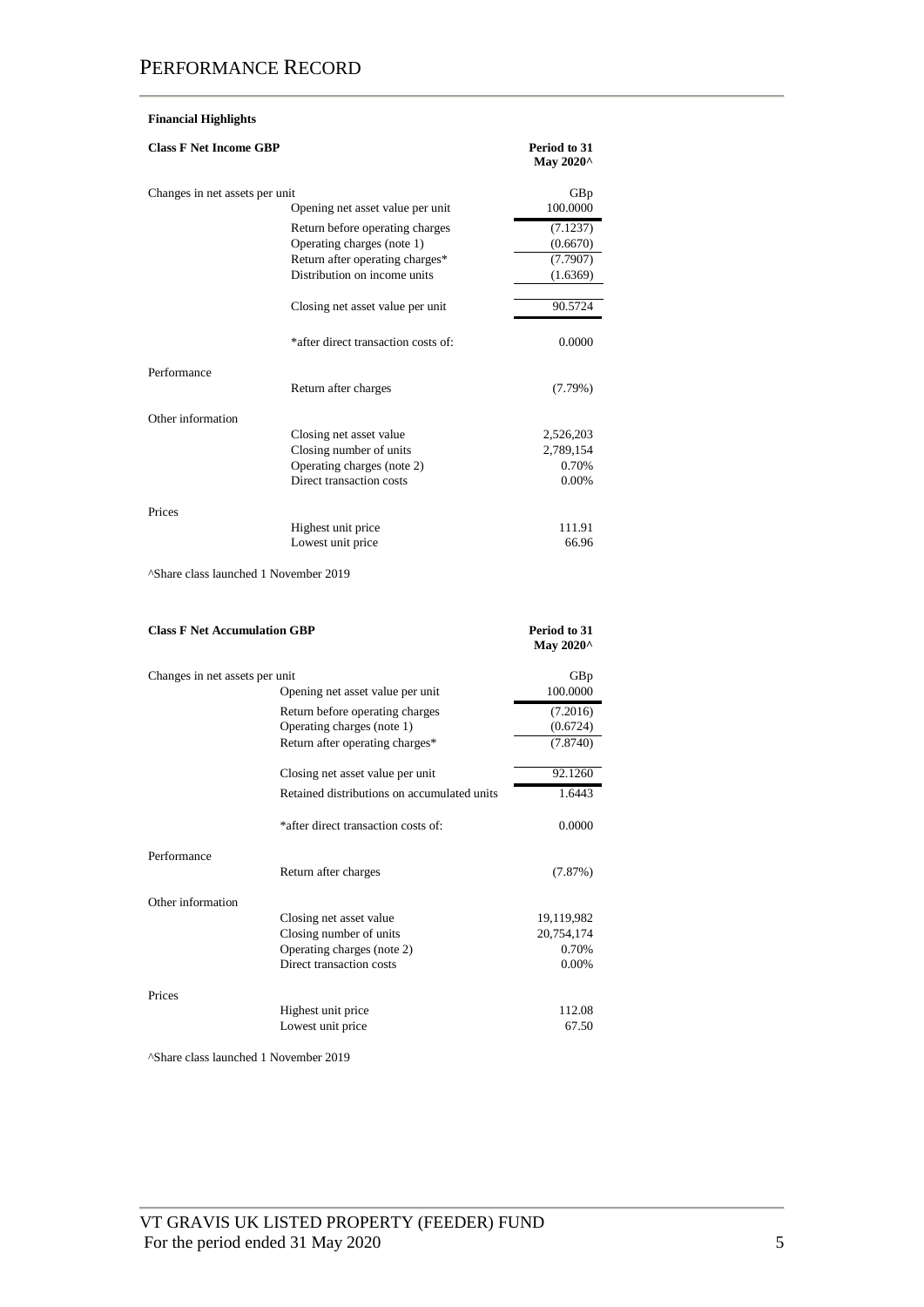|                                              | <b>Financial Highlights (Continued)</b>                |                           |  |  |
|----------------------------------------------|--------------------------------------------------------|---------------------------|--|--|
| <b>Class F Net Accumulation EUR (Hedged)</b> |                                                        | Period to 31<br>May 2020* |  |  |
| Changes in net assets per unit               |                                                        | EURc                      |  |  |
|                                              | Opening net asset value per unit                       | 100.0000                  |  |  |
|                                              | Return before operating charges                        | 8.9398                    |  |  |
|                                              | Operating charges (note 1)                             | (0.7287)                  |  |  |
|                                              | Return after operating charges*                        | 8.2111                    |  |  |
|                                              | Closing net asset value per unit                       | 108.2111                  |  |  |
|                                              | Retained distributions on accumulated units            | 0.9762                    |  |  |
|                                              | *after direct transaction costs of:                    | 0.0000                    |  |  |
| Performance                                  |                                                        |                           |  |  |
|                                              | Return after charges                                   | 8.21%                     |  |  |
| Other information                            |                                                        |                           |  |  |
|                                              | Closing net asset value                                | €44,367                   |  |  |
|                                              | Closing number of units                                | 41,000                    |  |  |
|                                              | Operating charges (note 2)<br>Direct transaction costs | 0.70%                     |  |  |
|                                              |                                                        | 0.00%                     |  |  |
| Prices                                       | Highest unit price                                     | 108.52                    |  |  |
|                                              | Lowest unit price                                      | 97.59                     |  |  |
|                                              |                                                        |                           |  |  |
| *Share class launched 2 April 2020           |                                                        |                           |  |  |
| <b>Class F Net Accumulation USD (Hedged)</b> |                                                        | Period to 31<br>May 2020* |  |  |
| Changes in net assets per unit               |                                                        | <b>USDc</b>               |  |  |
|                                              | Opening net asset value per unit                       |                           |  |  |
|                                              |                                                        | 100.0000                  |  |  |
|                                              | Return before operating charges                        | 9.8899                    |  |  |
|                                              | Operating charges (note 1)                             | (0.7321)                  |  |  |
|                                              | Return after operating charges*                        | 9.1578                    |  |  |
|                                              | Closing net asset value per unit                       | 109.1578                  |  |  |
|                                              | Retained distributions on accumulated units            | 0.9955                    |  |  |
|                                              | *after direct transaction costs of:                    | 0.0000                    |  |  |
| Performance                                  |                                                        |                           |  |  |
|                                              | Return after charges                                   | 9.16%                     |  |  |
| Other information                            |                                                        |                           |  |  |
|                                              | Closing net asset value                                | \$27,289                  |  |  |
|                                              | Closing number of units                                | 25,000                    |  |  |
|                                              | Operating charges (note 2)                             | 0.70%                     |  |  |
|                                              | Direct transaction costs                               | 0.00%                     |  |  |
| Prices                                       |                                                        |                           |  |  |
|                                              | Highest unit price                                     | 109.32                    |  |  |
|                                              | Lowest unit price                                      | 96.52                     |  |  |

\*Share class launched 2 April 2020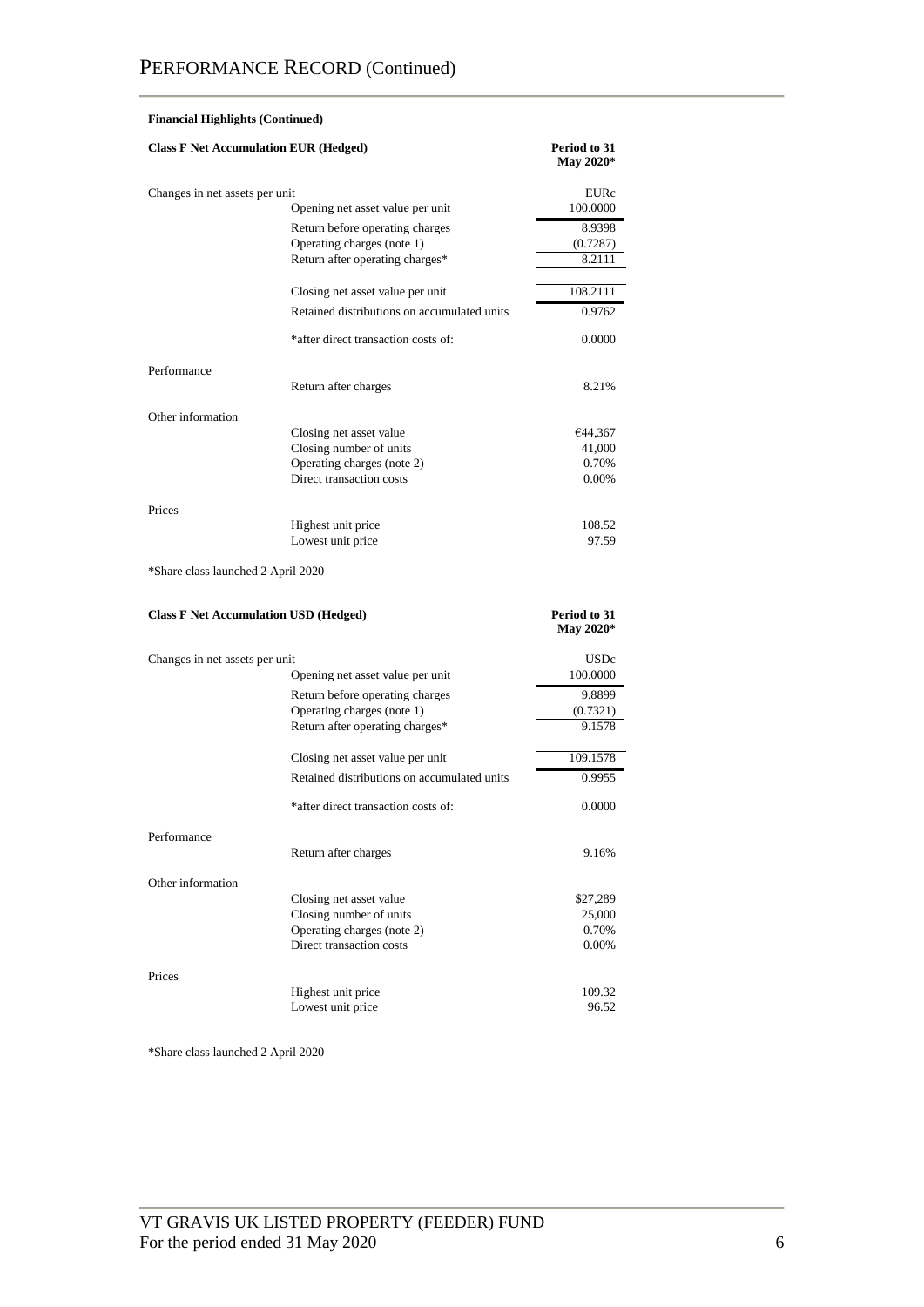- 1. The operating charges per unit figure is calculated by applying the operating charges percentage to the average net asset valuation per share throughout the period.
- 2. The operating charges percentage is based on the expenses incurred during the period annualised, as a proportion of the average net asset value of the fund.

## **Risk Profile**

Based on past data, the Fund is ranked a '4' on the synthetic risk and reward indicator scale (of 1 to 7) as described fully in the Key Investor Information Document. The Fund is ranked 4 because historical performance data indicates that it has experienced average rises and falls in market prices historically.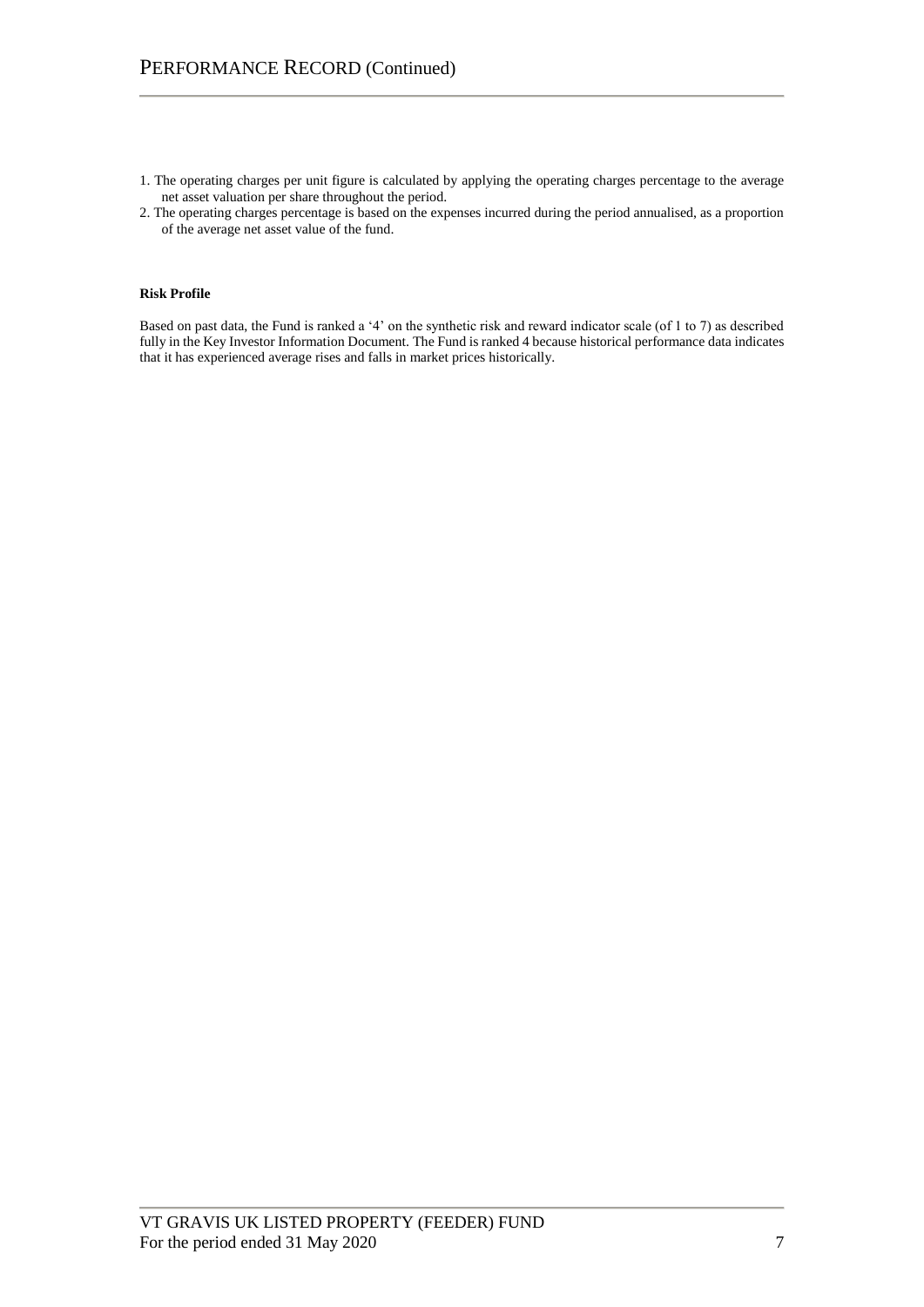## As at 31 May 2020 (unaudited)

|            | <b>EQUITIES</b>                     |            |                |
|------------|-------------------------------------|------------|----------------|
| Holding    |                                     | Value £    | % of net value |
| 20,668,710 | Gravis UK Listed Property F GBP Acc | 19,089,661 | 87.94          |
| 2,772,165  | Gravis UK Listed Property F GBP Inc | 2,518,024  | 11.60          |
| 41,000     | Gravis UK Listed Property F EUR Acc | 39,961     | 0.18           |
| 25,000     | Gravis UK Listed Property F USD Acc | 21,921     | 0.10           |
|            |                                     | 21,669,567 | 99.82          |
|            | <b>Currency hedges</b>              | 253        | 0.00           |
|            | <b>Portfolio of investments</b>     | 21,669,820 | 99.82          |
|            | Net other assets                    | 38,577     | 0.18           |
|            |                                     | 21,708,397 | 100.00         |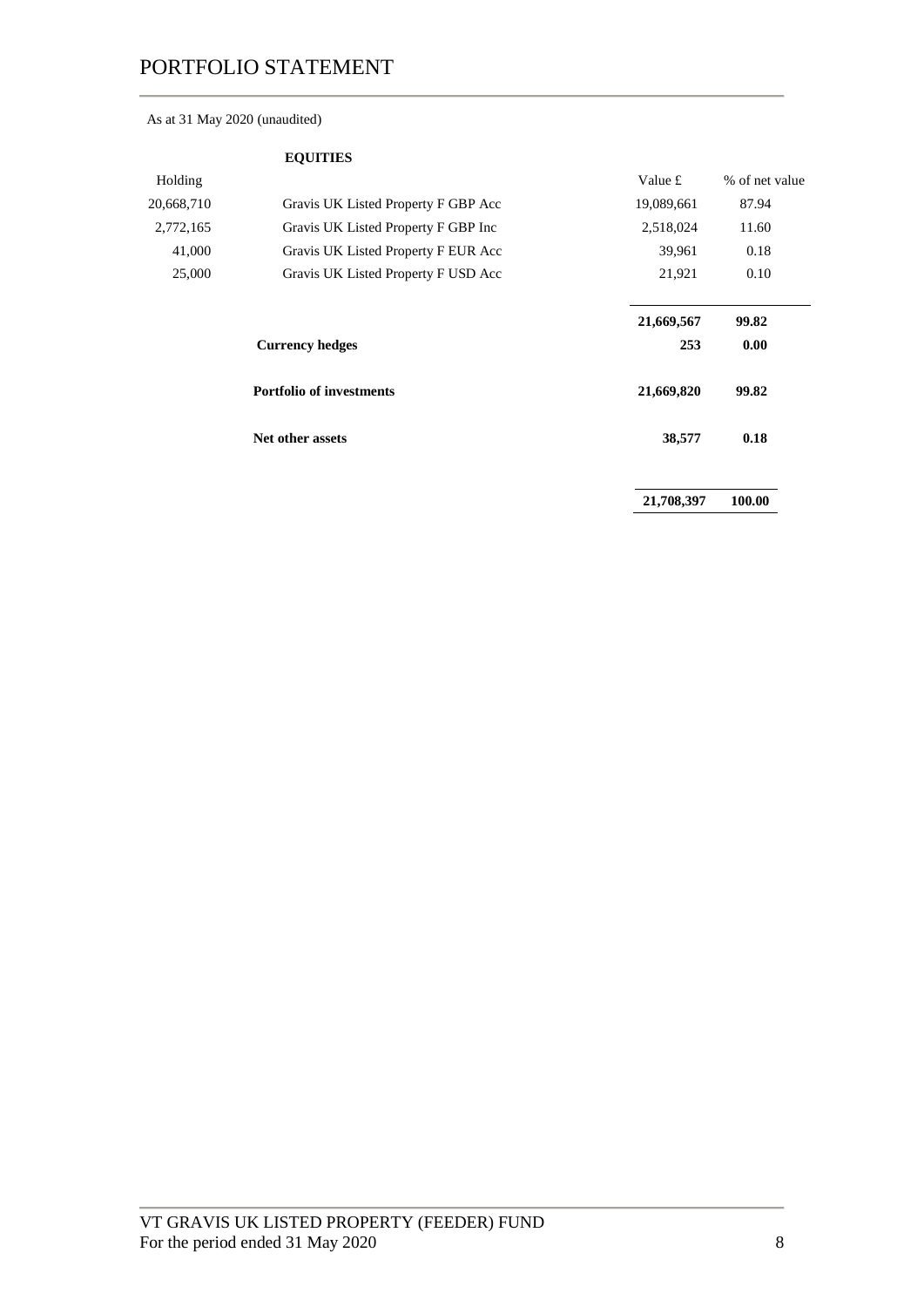| Total sales for the period ended 31 May 2020                                                                                                             | £<br>Nil                                    |  |
|----------------------------------------------------------------------------------------------------------------------------------------------------------|---------------------------------------------|--|
| Total purchases for the period ended 31 May 2020                                                                                                         | £<br>23,683,786                             |  |
| Gravis UK Listed Property F GBP Acc<br>Gravis UK Listed Property F GBP Inc<br>Gravis UK Listed Property F EUR Acc<br>Gravis UK Listed Property F USD Acc | 20,851,774<br>2,774,894<br>36.696<br>20.422 |  |

The above purchases represent all of the purchases during the period.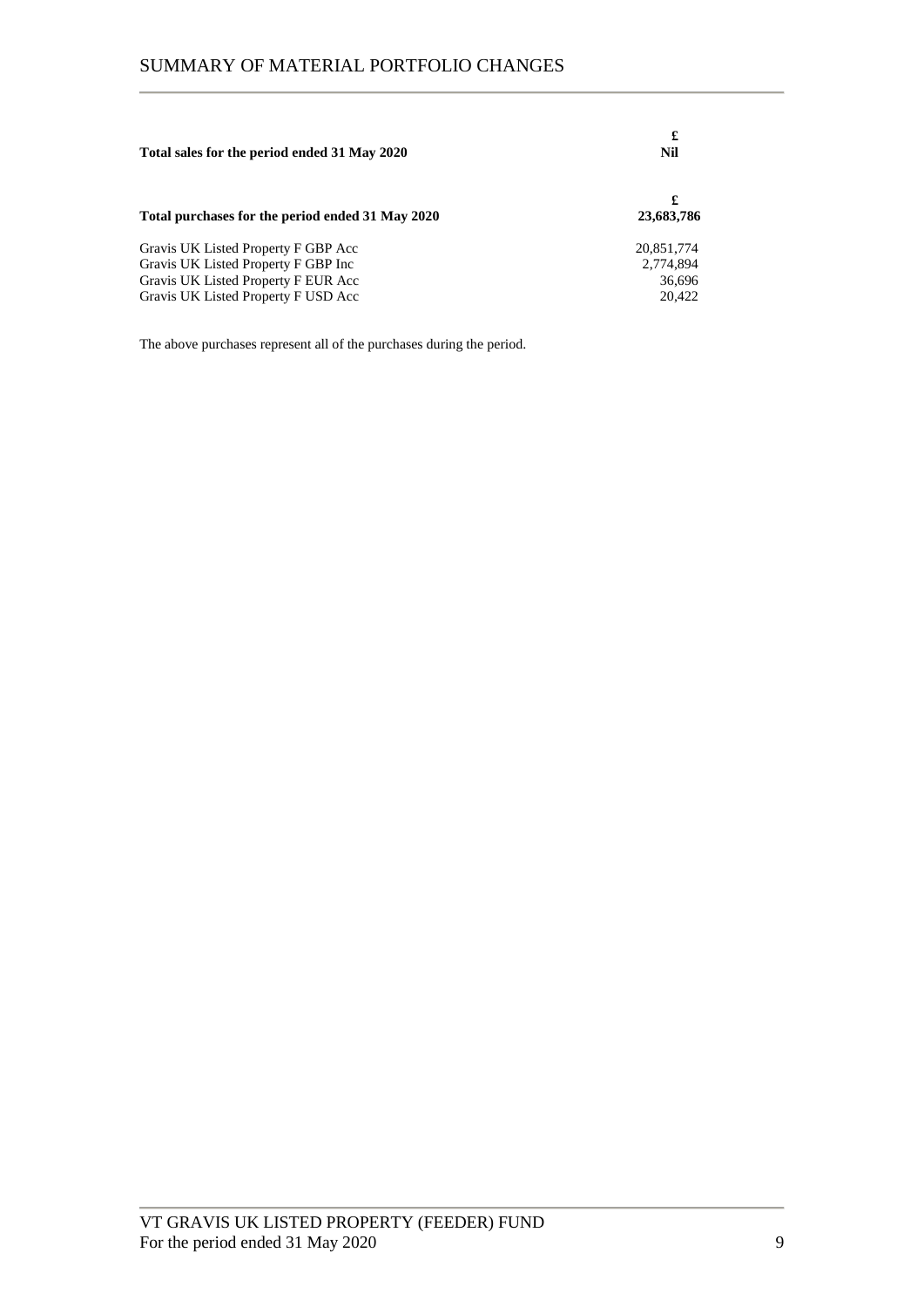|                                         | 31.05.20 |             |  |
|-----------------------------------------|----------|-------------|--|
|                                         | £        | £           |  |
| Income                                  |          |             |  |
| Net capital gains                       |          | (2,028,154) |  |
| Revenue                                 | 369,008  |             |  |
| Expenses                                | (81,993) |             |  |
| Interest payable and similar charges    |          |             |  |
| Net revenue before taxation             | 287,015  |             |  |
| Taxation                                |          |             |  |
| Net revenue after taxation              |          | 287,015     |  |
| Total return before distributions       |          | (1,741,139) |  |
| Finance costs: distributions            |          | (366, 699)  |  |
| Change in net assets attributable to    |          |             |  |
| shareholders from investment activities |          | (2,107,838) |  |

#### **For the period from 1 November 2019 to 31 May 2020 (unaudited)**

# STATEMENT OF CHANGES IN NET ASSETS ATTRIBUTABLE TO SHAREHOLDERS

| For the period from 1 November 2019 to 31 May |  |
|-----------------------------------------------|--|
| 2020 (unaudited)                              |  |
|                                               |  |
|                                               |  |

|                                                                                             | £            |
|---------------------------------------------------------------------------------------------|--------------|
| Opening net assets attributable to<br>shareholders                                          |              |
| Amounts receivable on creation of shares                                                    | 24, 274, 038 |
| Amounts payable on cancellation of shares                                                   | (814,097)    |
| Dilution levy                                                                               | 30,411       |
| Dividend reinvested                                                                         | 325,883      |
| Change in net assets attributable to shareholders<br>from investment activities (see above) | (2,107,838)  |
| Closing net assets attributable to<br>shareholders                                          | 21,708,397   |

The Investment Association SORP requires that comparatives are shown for the above report. The fund launched on 1 November 2019 therefore there are no comparatives.

**31.05.20**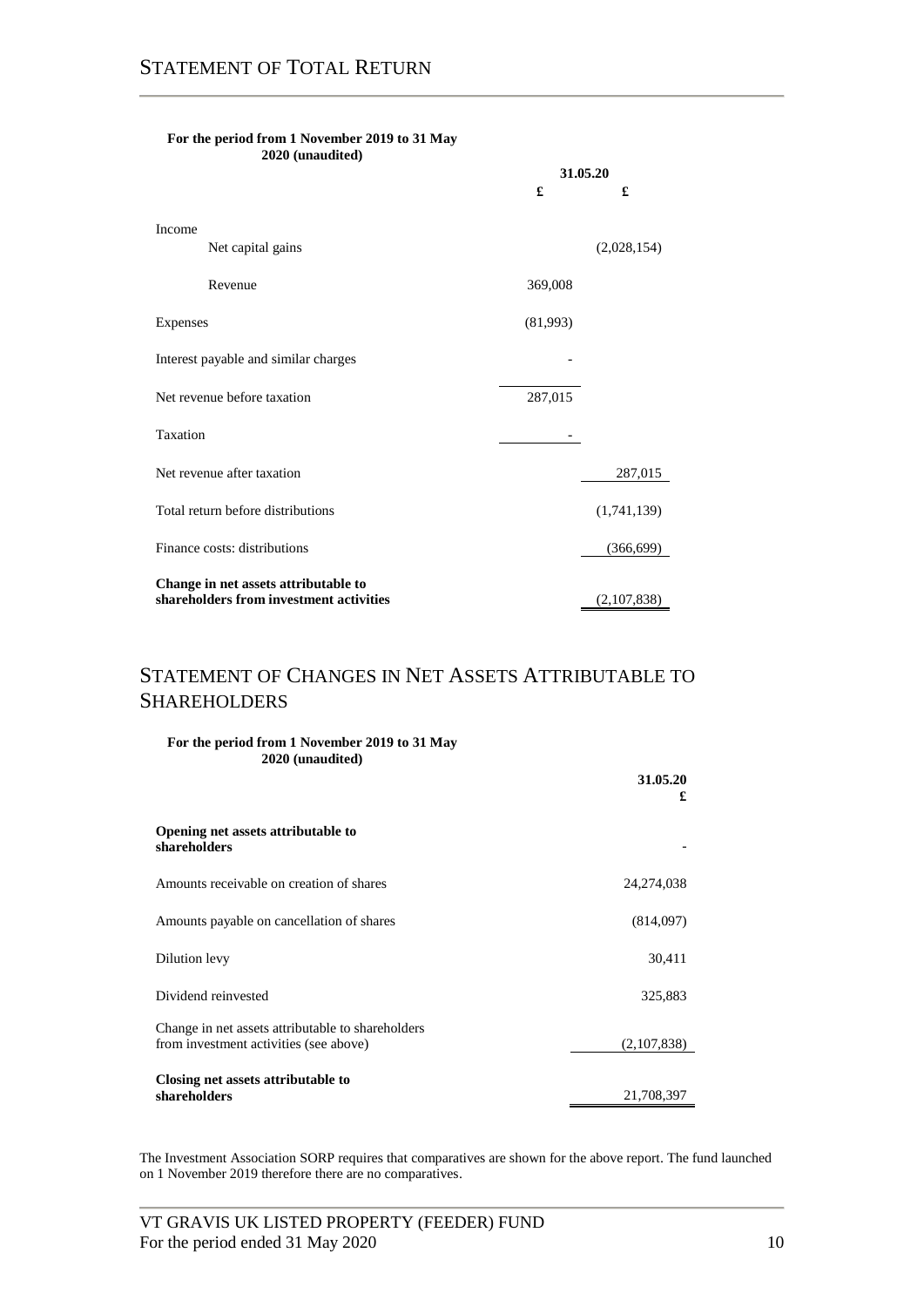# BALANCE SHEET

| As at 31 May 2020 (unaudited)           |           |            |
|-----------------------------------------|-----------|------------|
|                                         |           | 31.05.20   |
|                                         | £         | £          |
| <b>FIXED ASSETS</b>                     |           |            |
| Investment assets                       |           | 21,669,820 |
| <b>Current assets</b>                   |           |            |
| <b>Debtors</b>                          | 60,155    |            |
| Cash and bank balances                  | 47,925    |            |
| <b>Total current assets</b>             |           | 108,080    |
| <b>Total assets</b>                     |           | 21,777,900 |
| <b>LIABILITIES</b>                      |           |            |
| <b>Creditors</b>                        |           |            |
| Distribution payable on income shares   | (23,096)  |            |
| Bank overdraft                          | (12)      |            |
| Other creditors                         | (46, 395) |            |
| <b>Total liabilities</b>                |           | (69, 503)  |
| Net assets attributable to shareholders |           | 21,708,397 |
|                                         |           |            |

## Accounting Policies

The financial statements have been prepared in accordance with the Statement of Recommended Practice ('SORP') Authorised Funds issued by the Investment Association in May 2014.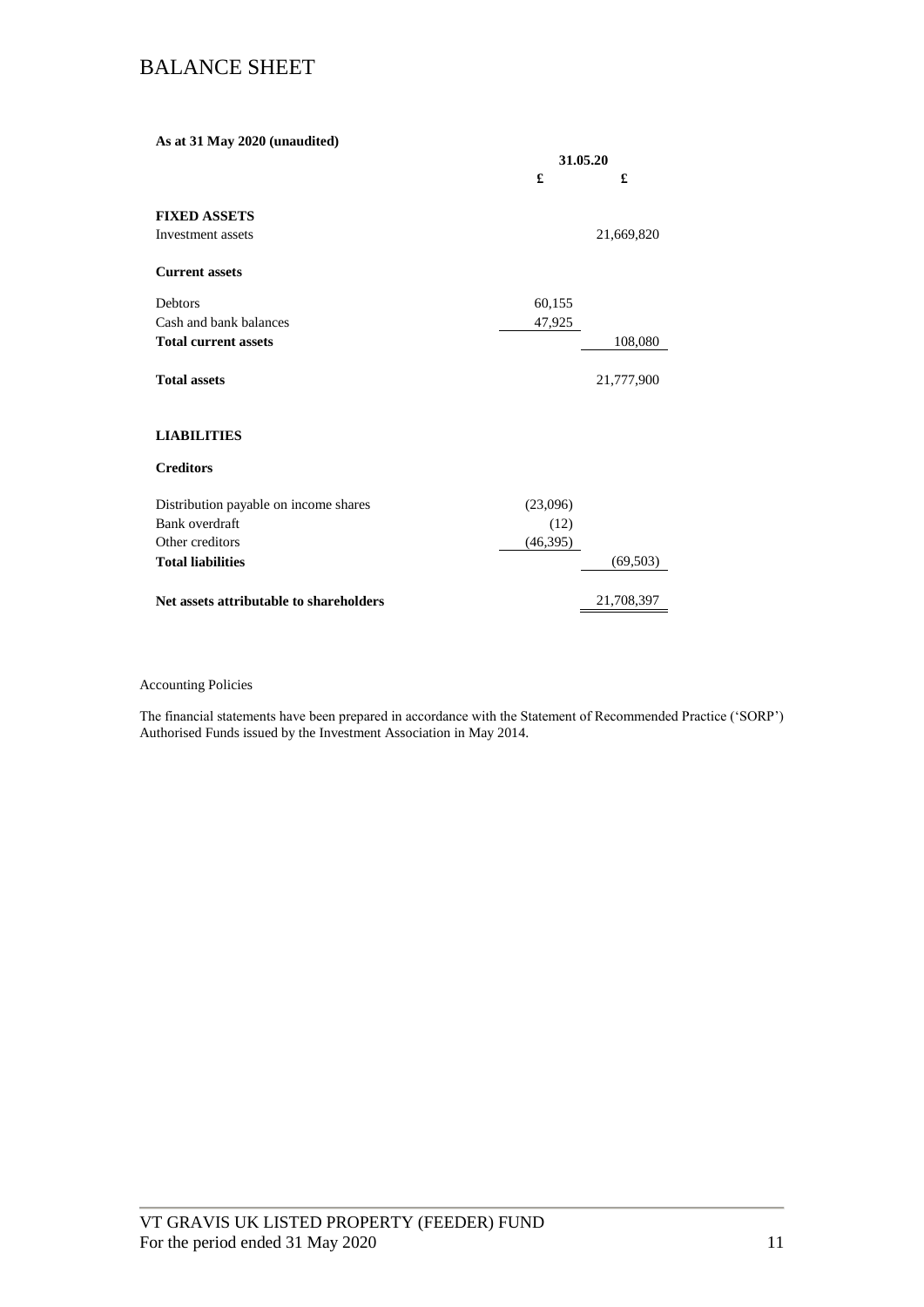# ACCOUNTING POLICIES

(a) The financial statements have been prepared in compliance with FRS 102 and in accordance with the Statement of Recommended Practice for Authorised Funds (SORP) issued by the Investment Association (IA) in May 2014. The functional currency is Sterling.

(b) Dividends on equities are recognised when the security is quoted ex-dividend. Other revenue is accounted for on an accruals basis.

Equalisation received by the way of distributions from OEICs/unit trust investments is not included in revenue but is reflected as a reduction in the book cost of that investment.

(c) The ordinary element of stocks received in lieu of cash dividends is recognised as revenue of the Sub-fund, and where applicable is included in the distribution. In the case of enhanced stock dividend the value of the enhancement is treated as capital.

(d) Special dividends are treated as repayments of capital or revenue depending on the facts of each particular case.

(e) All expenses are accounted for on an accruals basis and are charged to the capital of the Sub-fund.

(f) Where the revenue from investments exceeds the expenses of the Sub-fund, quarterly distributions are allocated to all holders of income and accumulation shares.

(h) All transactions in foreign currencies are converted into Sterling at the rates of exchange ruling at the date of such transactions. Foreign currency assets and liabilities at the end of the accounting period are translated at the exchange rates at the closing valuation point on 31 May 2020.

(i) Deferred tax is recognised in respect of all timing differences that have originated but not reversed at the balance sheet date where transactions or events have occurred at that date that will result in an obligation to pay less or receive more tax. Deferred tax assets are recognised only to the extent that the ACD considers that it is more likely than not there will be taxable profits from which underlying timing differences can be deducted.

(j) In certain circumstances the ACD may charge a dilution levy on the sale or repurchase of shares. The levy, which is paid into the Sub-fund, is intended to cover certain charges not included in the bid market value of the Sub-und, used in calculating the share price, which could have a diluting effect on the performance of the Sub-fund.

(k) Equalisation will be applied to the Sub-Fund. An allocation of income to be made in respect of each share issued or sold by the ACD during an accounting period in respect of which that income allocation is made may include a capital sum ("income equalisation") representing the ACD's best estimate of the amount of income included in the price of that share. The amount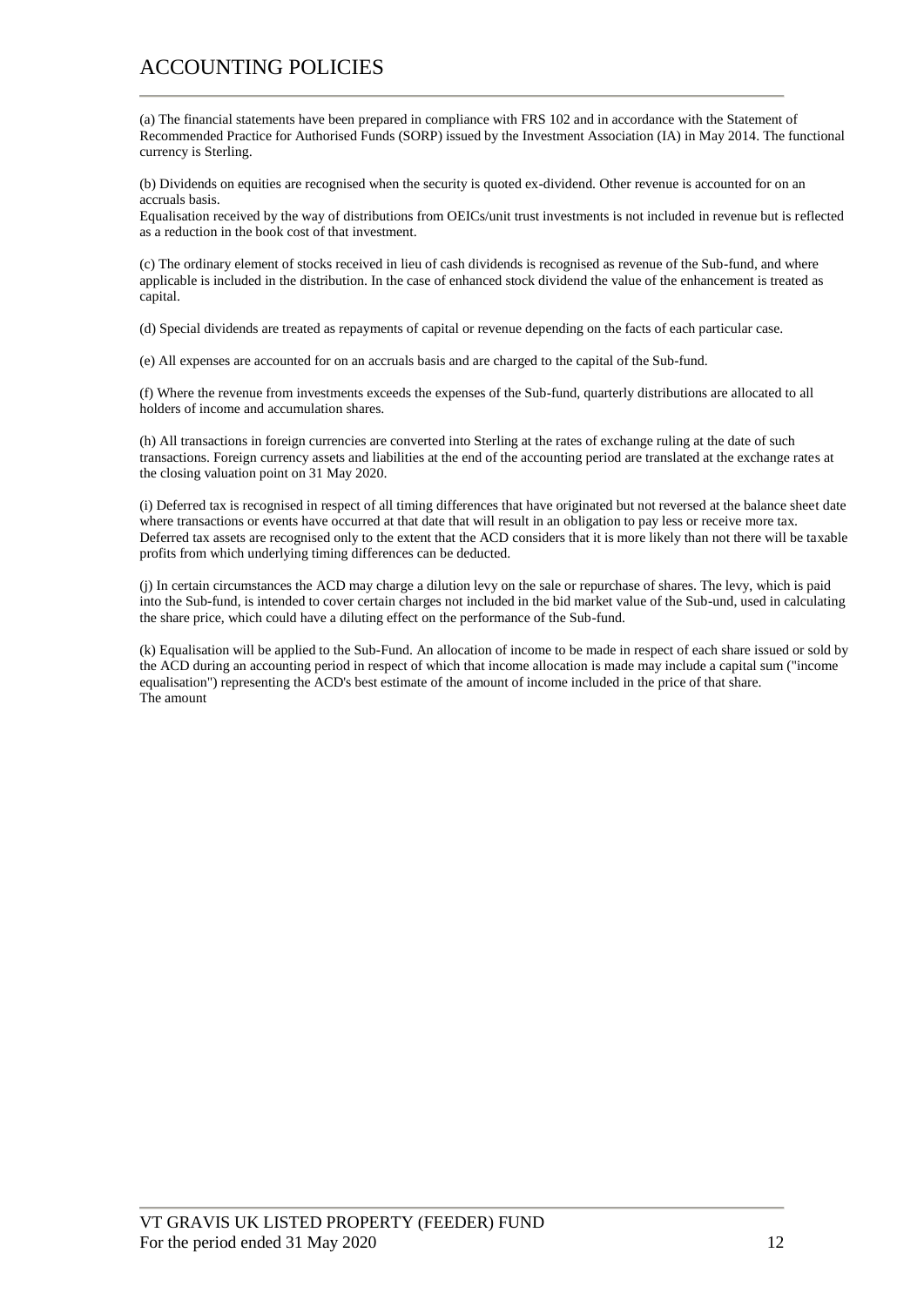**Interim distributions in pence per share for Sterling Classes and cent per share for EUR and USD Classes** Group 1: Shares purchased prior to 01 November 2019

Group 2: Shares purchased 01 November 2019 to 30 November 2019

| Payment  | Unit    | Share            | <b>Net</b> | Equalisation | <b>Distribution</b> |
|----------|---------|------------------|------------|--------------|---------------------|
| date     | type    | class            | revenue    |              | paid / allocated    |
|          |         |                  | 2019       | 2019         | 2019                |
| 31.12.19 | group 1 | F Net Income GBP | 0.1558     |              | 0.1558              |
| 31.12.19 | group 2 | F Net Income GBP | 0.1558     |              | 0.1558              |
|          |         |                  |            |              |                     |
| 31.12.19 | group 1 | F Net Acc GBP    | 0.1558     |              | 0.1558              |
| 31.12.19 | group 2 | F Net Acc GBP    | 0.1558     |              | 0.1558              |
|          |         |                  |            |              |                     |

### **Interim distributions in pence per share for Sterling Classes and cent per share for EUR and USD Classes** Group 1: Shares purchased prior to 01 December 2019

Group 2: Shares purchased 01 December 2019 to 28 February 2020

| Payment  | Unit    | Share            | Net     | Equalisation | <b>Distribution</b> |
|----------|---------|------------------|---------|--------------|---------------------|
| date     | type    | Class            | revenue |              | paid / allocated    |
|          |         |                  | 2020    | 2020         | 2020                |
| 31.03.20 | group 1 | F Net Income GBP | 0.6530  |              | 0.6530              |
| 31.03.20 | group 2 | F Net Income GBP | 0.6527  | 0.0003       | 0.6530              |
| 31.03.20 | group 1 | F Net Acc GBP    | 0.6539  |              | 0.6539              |
|          |         |                  |         |              |                     |
| 31.03.20 | group 2 | F Net Acc GBP    | 0.6536  | 0.0003       | 0.6539              |
|          |         |                  |         |              |                     |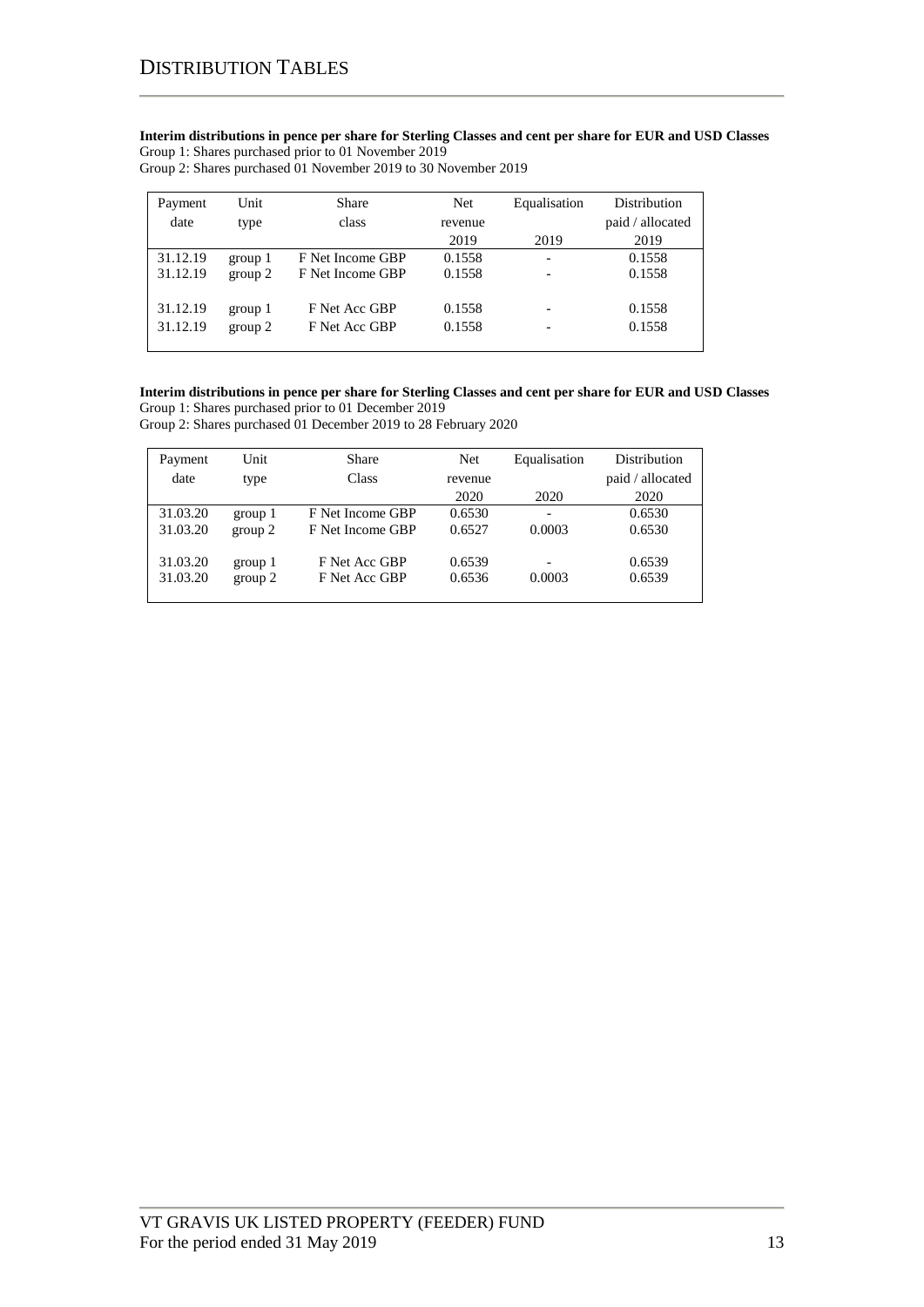## **Interim distributions in pence per share for Sterling Classes and cent per share for EUR and USD Classes** Group 1: Shares purchased prior to 01 March 2020

| Group 2: Shares purchased 01 March 2020 to 31 May 2020 |  |
|--------------------------------------------------------|--|
|--------------------------------------------------------|--|

| Payment  | Unit    | <b>Share</b>     | Net     | Equalisation | Distribution     |
|----------|---------|------------------|---------|--------------|------------------|
| date     | type    | Class            | revenue |              | paid / allocated |
|          |         |                  | 2020    | 2020         | 2020             |
| 30.06.20 | group 1 | F Net Income GBP | 0.8281  | -            | 0.8281           |
| 30.06.20 | group 2 | F Net Income GBP | 0.8281  |              | 0.8281           |
|          |         |                  |         |              |                  |
| 30.06.20 | group 1 | F Net Acc GBP    | 0.8346  |              | 0.8346           |
| 30.06.20 | group 2 | F Net Acc GBP    | 0.8346  |              | 0.8346           |
|          |         |                  |         |              |                  |
| 30.06.20 | group 1 | F Net Acc EUR    | 0.9762  |              | 0.9762           |
| 30.06.20 | group 2 | F Net Acc EUR    | 0.9762  |              | 0.9762           |
|          |         |                  |         |              |                  |
| 30.06.20 | group 1 | F Net Acc USD    | 0.9955  |              | 0.9955           |
| 30.06.20 | group 2 | F Net Acc USD    | 0.9955  |              | 0.9955           |
|          |         |                  |         |              |                  |

## **EQUALISATION**

Equalisation applies only to shares purchased during the distribution period (Group 2 shares). It represents the accrued revenue included in the purchase price of the shares. It is returned with the distribution as a capital repayment. It is not liable to income tax but must be deducted from the cost of the shares for capital gains tax purposes.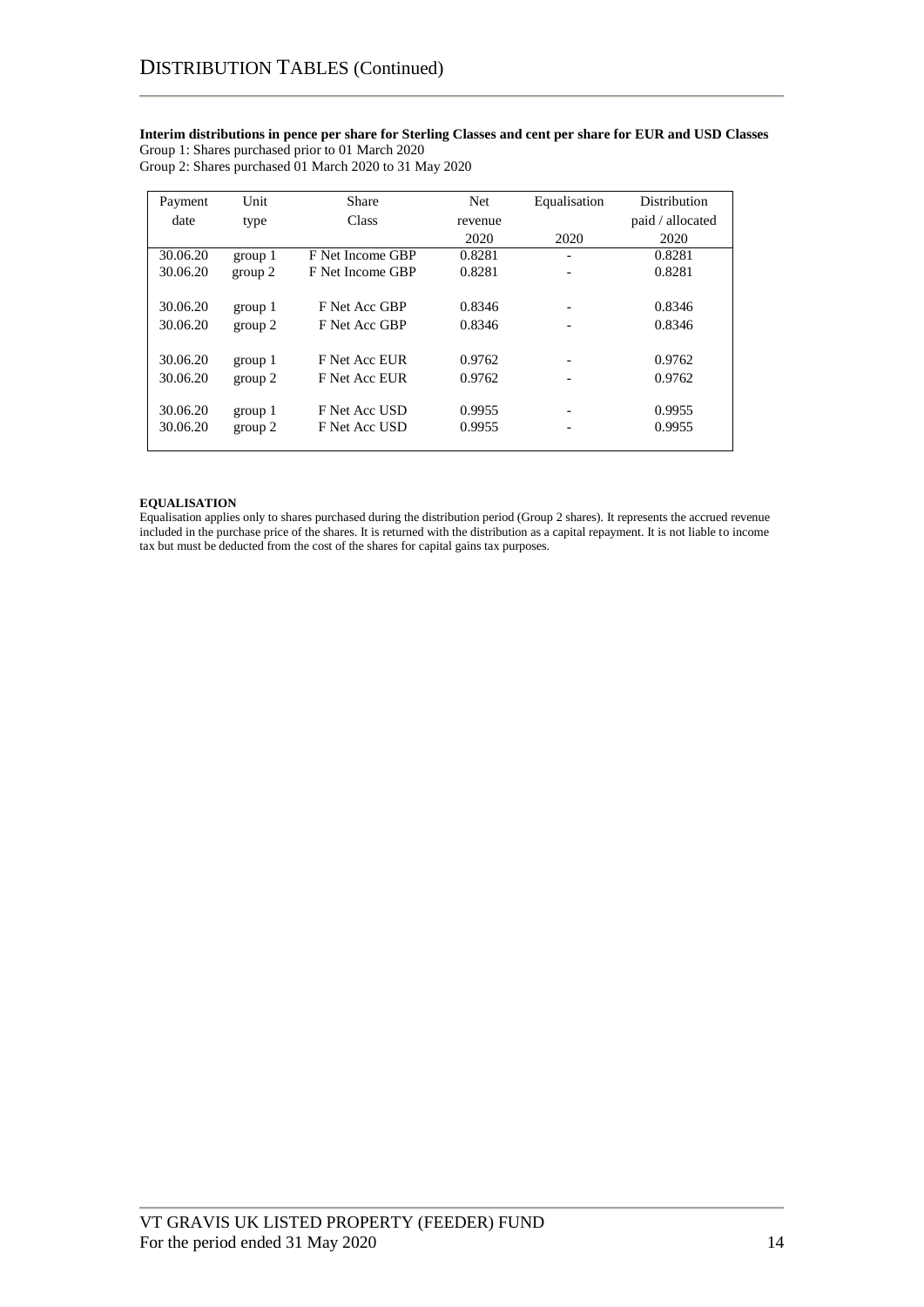#### **Distribution**

Distributions of the revenue of the Company will be made to shareholders on or before 31 January each year and interim allocations of revenue on or before 30 April, 31 July and 31 October.

#### **Individual shareholders**

HM Revenue and Customs changed the taxation of dividends on 6 April 2016. Dividend tax credits were abolished and replaced by a tax-free annual dividend allowance currently standing at  $£2,000$ . UK resident shareholders are now subject to new higher rates of tax on dividend income in excess of the annual allowance. The actual rate depends on the individual's tax rate band.

**Capital gains tax**: Individual shareholders resident in the UK for tax purposes may be liable to capital gains tax on realisation of their shares as with other chargeable assets. However, the first £12,300 (2020/21) of gains each year are presently tax free for individuals. Gains in excess of that amount are charged at the rate of tax applicable to the individual tax payer.

#### **Taxation**

The company will pay no corporation tax on its profits for the period ended 31 May 2020 and capital gains within the Company will not be taxed.

#### **Corporate shareholders**

Companies resident for tax purposes in the UK which hold shares should note that OEIC distributions are streamed into both franked and unfranked income. The unfranked income element will be treated as an annual payment which has been subject to income tax at prevailing rates and will be liable to tax accordingly. On realisation of their shares, UK resident companies may be liable to pay corporation tax on any capital gains.

The above information on taxation is only a general summary, and shareholders should consult their own tax advisors in relation to their own circumstances. Shareholders should also note that the position as outlined may change to reflect future changes in tax legislation.

#### **Issue and redemption of shares**

Valu-Trac Investment Management Limited is the ACD and Registrar. Valu-Trac Investment Management Limited will receive requests for the purchase or sale of shares at any time during normal business hours between 8.30am and 5.30pm. Instructions may be given by email to the below email addresses or by sending an application form to the Registrar. Application forms are available from the Registrar.

Email address: Gulp@valu-trac.com

The price of shares will be determined by reference to a valuation of the Company's net assets at 12 noon on each dealing day.

The ACD has the right to reject, on reasonable grounds relating to the circumstances of the applicant, any application for shares in whole or part, and in this event the ACD will return any money sent, or the balance of such monies, at the risk of the applicant. In addition the ACD may reject any application previously accepted in circumstances where the applicant has paid by cheque and that cheque subsequently fails to be cleared.

Any subscription monies remaining after a whole number of shares has been issued will not be returned to the applicant. Instead, smaller denomination shares will be issued in such circumstances.

A contract note giving details of the shares purchased and the price used will be issued by the Registrar by the end of the business day following the valuation point by reference to which the purchase price is determined. Settlement is due on receipt by the purchaser of the contract note and should be made to the Authorised Corporate Director's dealing account.

Ownership of shares will be evidenced by an entry on the Company's Register of Shareholders. Certificates will not be issued. Statements in respect of periodic distributions of revenue will show the number of shares held by the recipient in respect of which the distribution is made. Individual statements of a shareholder's shares will also be issued at any time on request by the registered holder.

Where shares are redeemed, payment will be made not later than the close of business on the fourth business day following the next valuation point after receipt by the ACD of a request for redemption.

The most recent issue and redemption prices are available from the ACD.